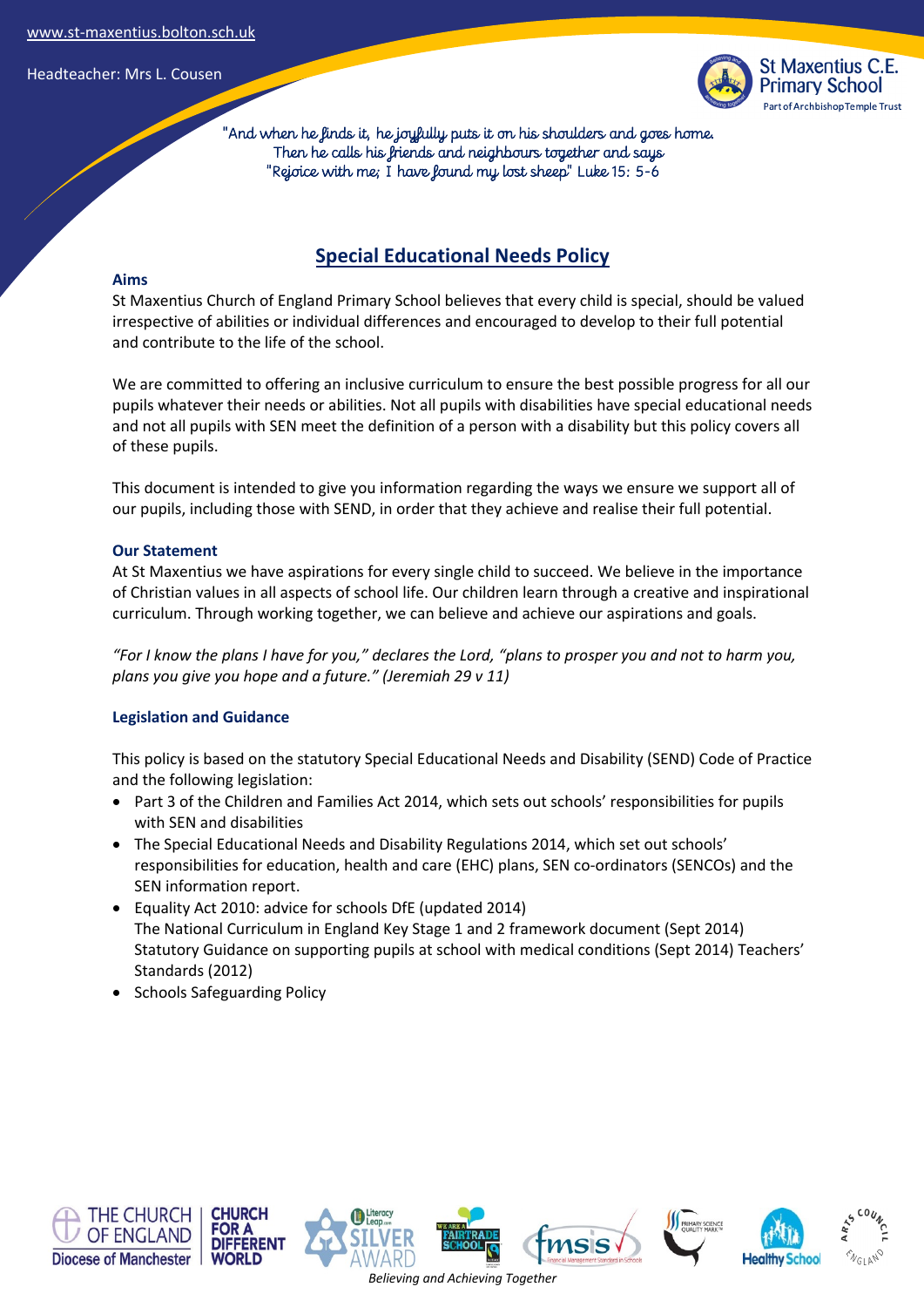

 "And when he finds it, he joyfully puts it on his shoulders and goes home. Then he calls his friends and neighbours together and says "Rejoice with me; I have found my lost sheep" Luke 15: 5-6

# **Definitions**

In this policy, 'special educational needs' refers to a learning difficulty or condition that requires special educational provision. The SEN Code of Practice (updated May 2015) says children have a learning difficulty or disability which calls for special educational provision to be made for him or her.

A child of compulsory school age or a young person has a learning difficulty or disability if he or she: a) has a significantly greater difficulty in learning than the majority of others of the same age b) has a disability which prevents or hinders him or her from making use of facilities of a kind generally provided for others of the same age in mainstream schools or mainstream post-16 institutions.

Identifying and assessing SEN for children or young people whose first language is not English requires particular care. Difficulties related solely to limitations in English as an additional language are not SEN.

A disability is defined as a physical or mental impairment which has a long term and substantial adverse effect on their ability to carry out normal or day to day activities. (Equality Act, 2010)

*"But Jesus looked at them and said to them, 'With men this is impossible, but with God all things are possible.'" (Matthew 19:26)* 

# **Areas of Special Needs**

The broad area of SEND needs are categorised mainly within four areas. They are listed below with some examples. Our school currently provides additional and/or different provision for a range of needs, including:

- Communication and Interaction e.g. Autistic spectrum disorder, Asperger's Syndrome, and Speech, language and communication difficulties.
- Cognition and Learning e.g. Dyslexia, dyspraxia, specific learning difficulties, moderate learning difficulties, severe learning difficulties and profound and multiple learning difficulties.
- Social, Emotional and Mental Heath Social, emotional and mental health difficulties and attention deficit hyperactivity disorder (ADHD).
- Sensory and/or Physical e.g. Hearing impairment, visual impairment, visual impairment, multi-sensory impairment and physical disabilities.

These difficulties can be in isolation or be complex – having needs in two or more of the above areas.











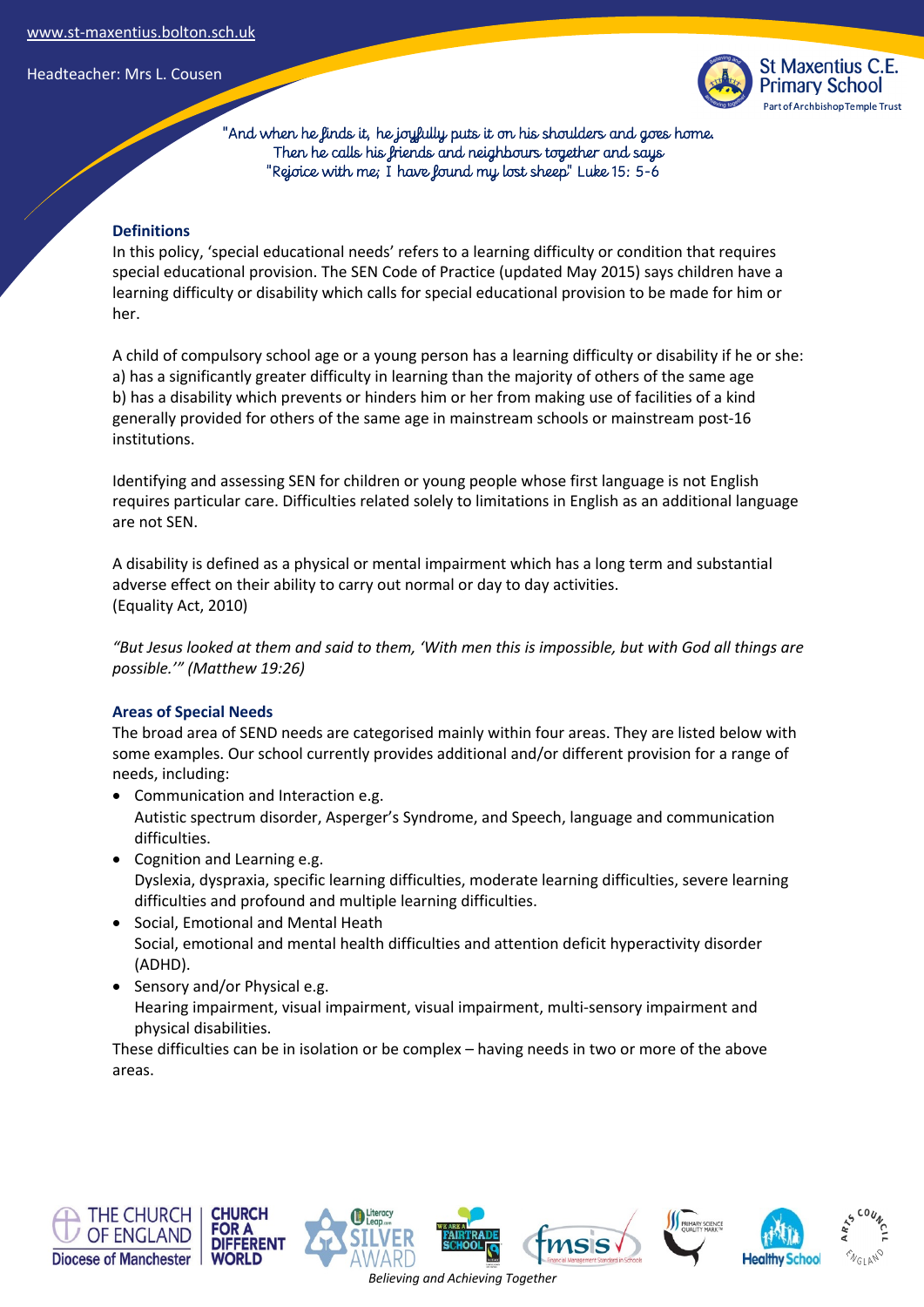

 "And when he finds it, he joyfully puts it on his shoulders and goes home. Then he calls his friends and neighbours together and says "Rejoice with me; I have found my lost sheep" Luke 15: 5-6

### **Our School in context**

Our school is set in an area which is one of high economic disadvantage, this is reflected in the higher than National number of pupils eligible for free school meals. Within the school there are a number of children from ethnic minority backgrounds and there is also some mobility within the school community. The number of children currently on the school SEN list is above the national average of 12.6%.

As a school we have a full time SEN Co-ordinator who is also a class teacher and a range of Teaching Assistants (Levels 2-4.) In addition, we purchase specialist support from Aspire and commission 1 day per half term of Educational Psychologist.

### **Roles and Responsibilities**

### **The SENCo**

Provision for SEND in our school is a matter for the school as a whole. Though class teachers are responsible for the progress of all children in their class including children with SEND, the Governing Body, Headteacher, SENCO and all other members of staff have important day to day responsibilities teaching SEN children. The SENCO at St Maxentius CE Primary School is Mr Ben McKean.

#### **The SENCo will:**

Work with the headteacher and SEN governor to determine the strategic development of the SEN policy and provision in the school.

Have day-to-day responsibility for the operation of this SEN policy and the co-ordination of specific provision made to support individual pupils with SEN, including those who have EHC plans. Provide professional guidance to colleagues and work with staff, parents, and other agencies to ensure that pupils with SEN receive appropriate support and high-quality teaching.

Advise on the graduated approach to providing SEN support.

Advise on the deployment of the school's delegated budget and other resources to meet pupils' needs effectively.

Be the point of contact for external agencies, especially the local authority and its support services. Liaise with potential next providers of education to ensure that the school meets its responsibilities under the Equality Act 2010 with regard to reasonable adjustments and access arrangements Ensure the school keeps the records of all pupils with SEN up to date

#### **The SEN governor**

The governing body at St Maxentius CE Primary School aim to ensure that the needs of students are met and that the provision made for pupils with SEND, both with and without Education and Health. Care Plans (EHCPs) are adequate and secure. The governor with responsibility for SEN, works closely with the Headteacher and SENCO to review provision and together with the headteacher and SENCO ensure that an SEN information report is published annually. This includes ensuring that children's medical conditions and or physical impairments are properly understood, in consultation with health and social care professionals, pupils and parents so that they are effectively supported to ensure full access to education, including school trips and physical education.











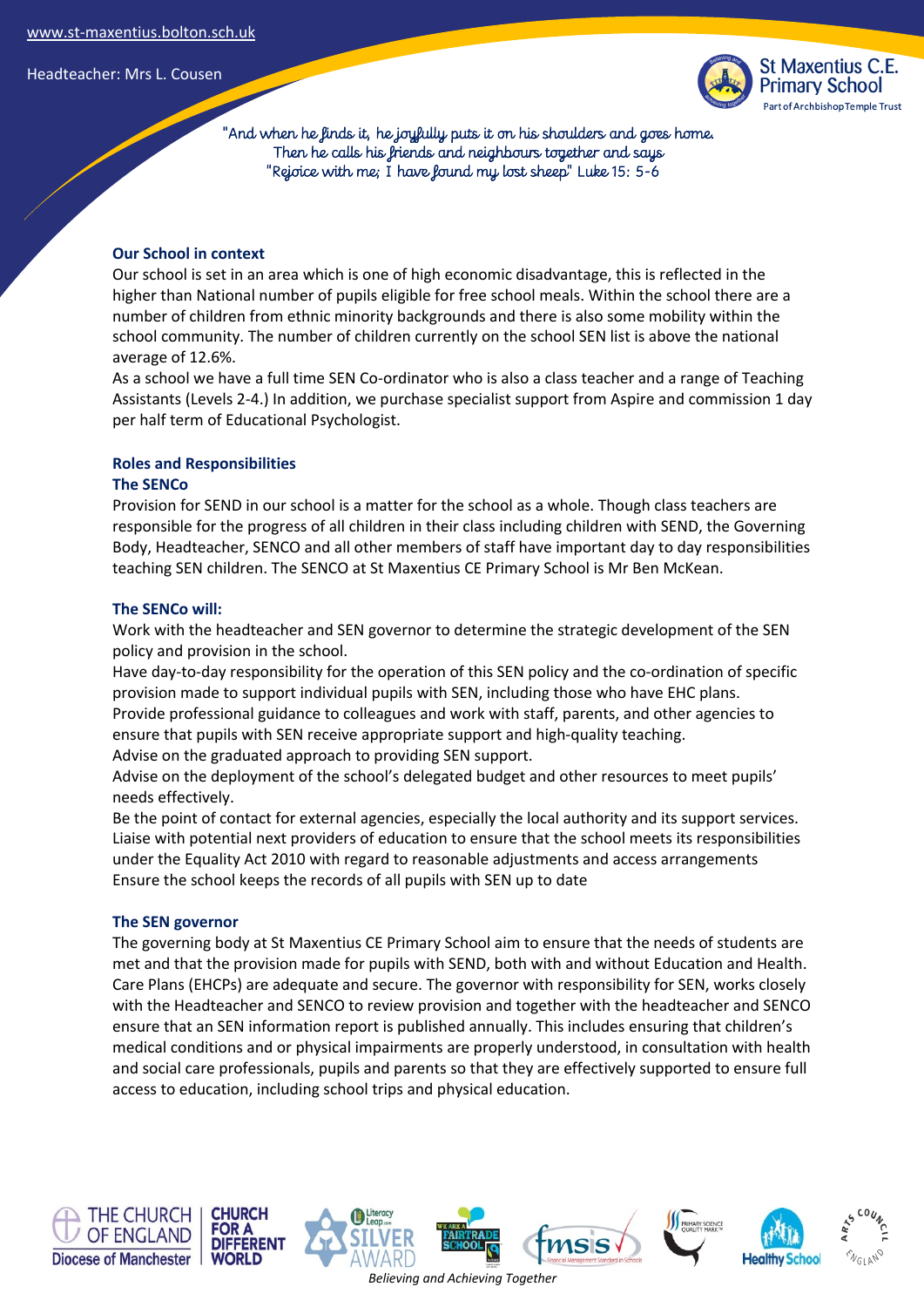

 "And when he finds it, he joyfully puts it on his shoulders and goes home. Then he calls his friends and neighbours together and says "Rejoice with me; I have found my lost sheep" Luke 15: 5-6

The SEN governor will:

- Help to raise awareness of SEN issues at governing board meetings
- Monitor the quality and effectiveness of SEN and disability provision within the school and update the governing board on this
- Work with the head teacher and SENCO to determine the strategic development of the SEN policy and provision in the school

# **The headteacher**

The headteacher will:

- Work with the SENCO and SEN governor to determine the strategic development of the SEN policy and provision within the school
- Have overall responsibility for the provision and progress of learners with SEN and/or a disability
- Class teachers
- The SEN Code of Practice clearly acknowledges the importance allocated to the class teacher regarding pupils with SEN/SEND.
- Each class teacher is responsible for:
- The progress and development of every pupil in their class
- Working closely with any teaching assistants or specialist staff to plan and assess the impact of support and interventions and how they can be linked to classroom teaching
- Working with the SENCO to review each pupil's progress and development and decide on any changes to provision
- Ensuring they follow this SEN policy

# **SEND Provision**

Children with special needs should have access to a broad and balanced curriculum whenever possible. Each teacher should differentiate work accordingly to provide for the needs of the children in the class. Extra support staff will be available to support within the class to enable the children with SEND to access the curriculum. For children who need more support, outside agencies will be approached and specific time will be given to children with specific problems.

Jesus said, "Let the little children come to me, and do not hinder them, for the kingdom of heaven belongs to such as these." (Matthew 19:14)

# **Resources**

Funding is addressed each year through the school budget and both human and financial resources are then targeted in accordance with Bolton guidelines for Educational Special Needs. These are deployed to the appropriate children in light of the Schools Audit and Education Health Care Plans. The school aims to provide a variety of provision by way of:-

• In-class support either individually or in small groups with specialist teachers and/or learning support assistants.

• Withdrawal support either individually or in small groups with specialist teachers and/or learning support assistants.

We also have additional curriculum resources in school to aid the learning of pupils with SEND. These are kept centrally with each teacher having access to materials which will benefit individual children.

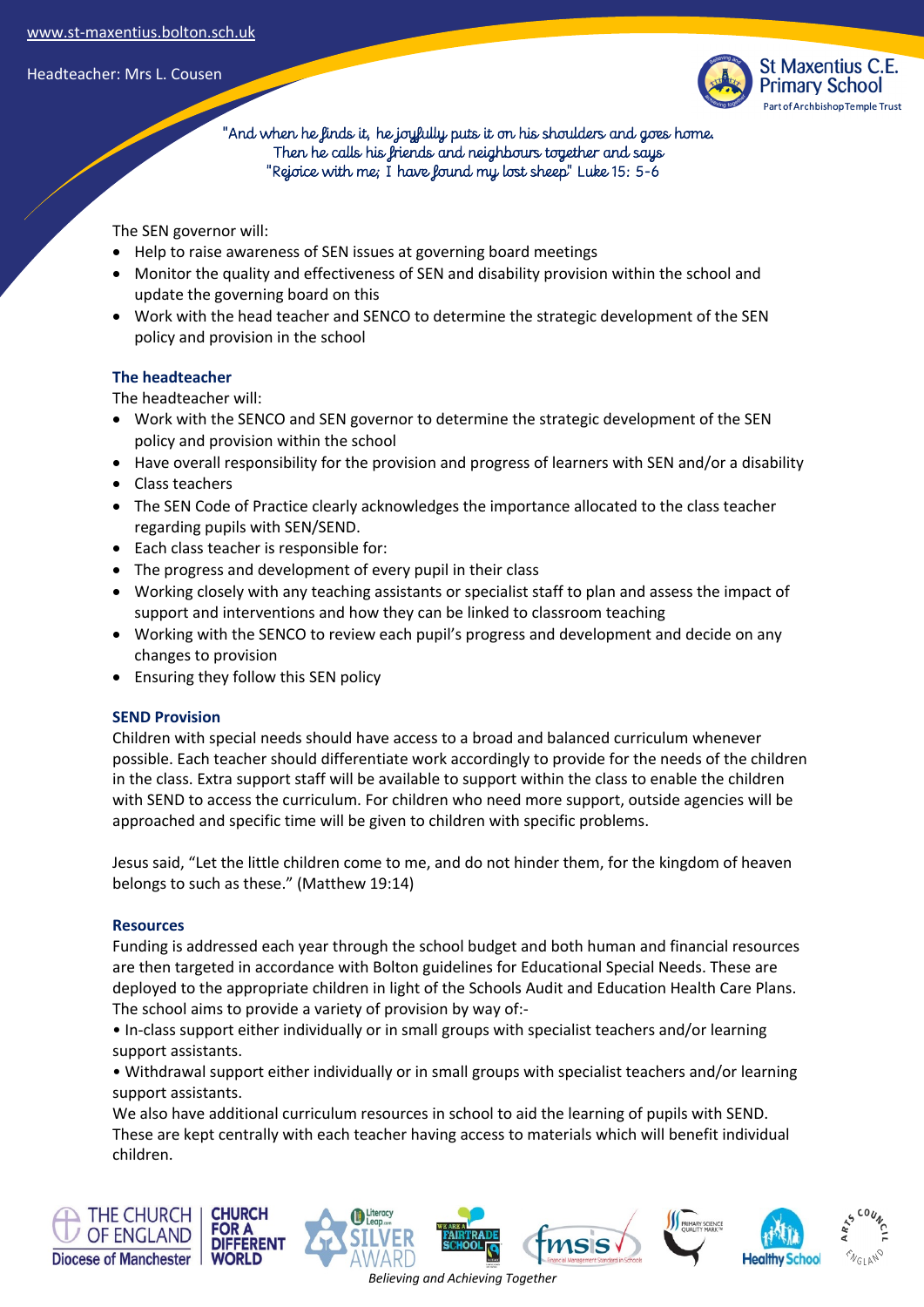

 "And when he finds it, he joyfully puts it on his shoulders and goes home. Then he calls his friends and neighbours together and says "Rejoice with me; I have found my lost sheep" Luke 15: 5-6

# **Identification; assessment/monitoring; recording**

A whole school approach is used in addressing SEND policy and practice. The Code of Practice clearly states that all teachers are teachers of SEND. It is the responsibility of all teachers to identify any difficulties pupils may have through precise and careful observation, assessment and monitoring. All teachers in collaboration with the SENDCo, are responsible for the early identification of pupils with SEND, who would benefit from additional or different support. The SENDCo has regular meetings with teaching staff to keep updated on needs and progress of pupils with SEND. Special educational needs may arise at any time during a child's time at St. Maxentius CE Primary School. They may be mild or severe, short or long term. It is important that these pupils are identified quickly.

The school will assess each child's current levels of attainment on entry to Reception or school in order to ensure that they build upon the pattern of learning and experience already established during the child's pre-school years. If the child already has an identified special educational need, this information may be transferred through Early Years Support from the Early Years setting and the SENDCo and the child's class teacher will use this information to:

- •Provide starting points for the development of an appropriate curriculum.
- Identify and focus attention on action to support the child within the class.
- Use the assessment processes to identify any learning difficulties.
- Ensure ongoing observation and assessment provide regular feedback about the child's achievements and experiences to form the basis for planning the next steps of the child's learning. from there.
- Involve parents in implementing a joint learning approach at home.

The identification and assessment of the special educational needs of children whose first language is not English, requires particular care. Where there is uncertainty about an individual child, teachers will look carefully at all aspects of a child's performance in different subjects to establish whether the problems they have in the classroom are due to limitations in their command of the language that is used or arise from special educational needs.

In order to help children who have special educational needs, the school will adopt a graduated response that recognises there is a continuum of special educational needs and brings increasing specialist expertise to bear on the difficulties that a child may be experiencing. The school will record the steps taken to meet the needs of individual children. The SENCo will have responsibility for ensuring that the records are kept and made available as needed. If school refers a child for a statutory assessment, they should provide the LA with a record of their work with the child including the arrangements they have already made.

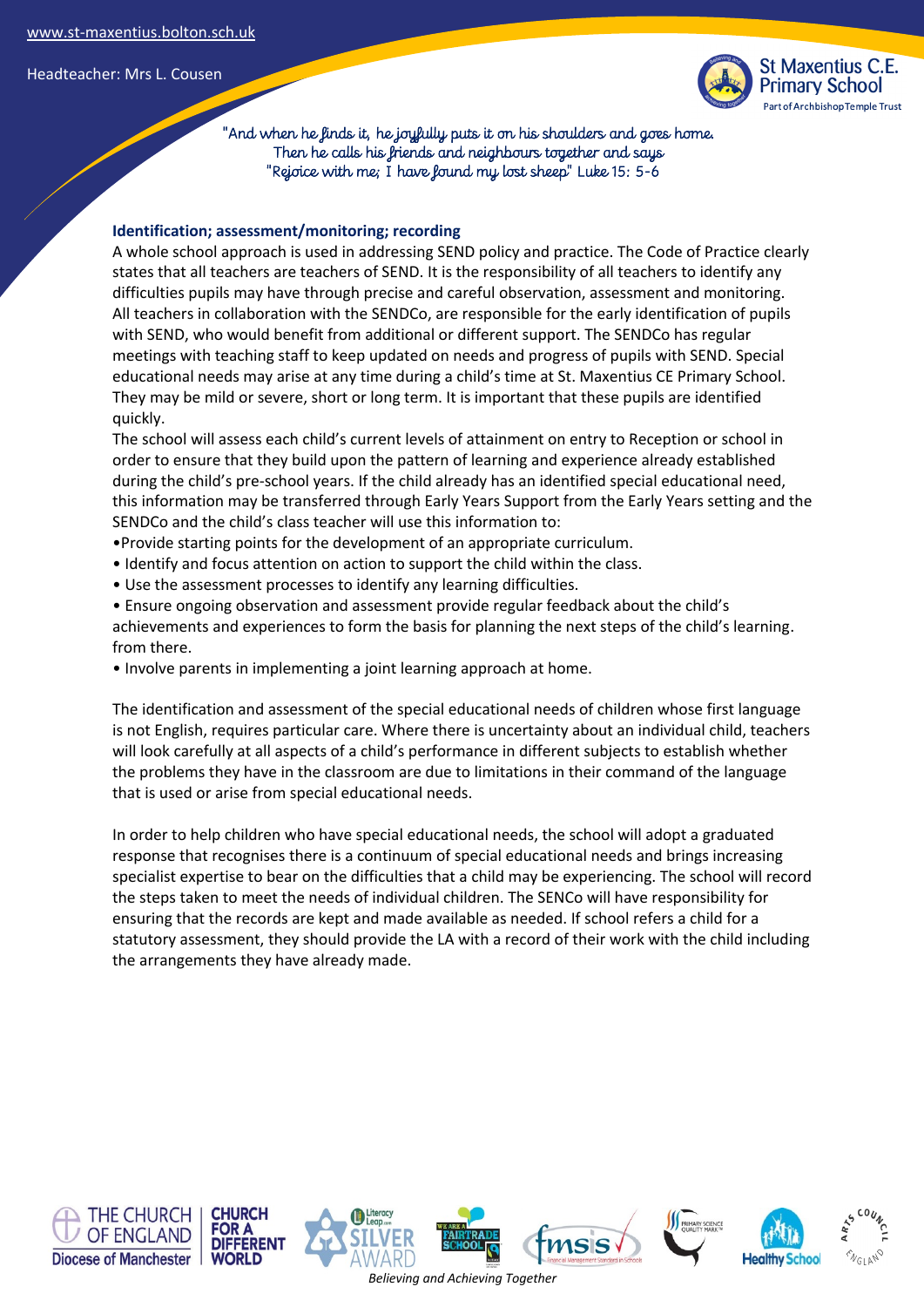

 "And when he finds it, he joyfully puts it on his shoulders and goes home. Then he calls his friends and neighbours together and says "Rejoice with me; I have found my lost sheep" Luke 15: 5-6

# **Monitoring Children's Progress**

The school's system for observing and assessing the progress of individual children will provide information about areas where a child is not progressing satisfactorily. Under these circumstances, teachers may need to consult the SENCo to consider what else might be done. This review may lead to the conclusion that the pupil requires help over and above that which is normally available within the particular class or subject. The key test of the need for actions evidence that current rates of progress are inadequate. Adequate progress can be defined in a number of ways. It might be progress which:

- Closes the attainment gap between the child and their peers
- Prevents the attainment gap growing wider
- Is similar to that of peers starting from the same attainment baseline, but less than that of the majority of peers
- Matches or betters the child's previous rate of progress
- Ensures access to the full curriculum
- Demonstrates an improvement in self-help, social or personal skills Demonstrates improvements in the child's behaviour

# **Children accessing SEND support**

School has regard to the Code of Practice (2015) in identifying and meeting all aspects of SEND need. Practice reflects the graduated response, and 'Plan, Do Review' model and guidance from Bolton LA to ascertain when additional and different support will be provided, when intervention has had the desired impact and support can be withdrawn. See flow chart in Appendix 1.

# **The Graduated Response (Stage 1)**

Well-differentiated, quality first teaching, with early intervention and SEND support in the classroom (See Wave 1 and 2 strategies and intervention within our School Offer document).

Pupils receive appropriately differentiated work set by the class teacher. Support may include:

- Low level access to a classroom assistant
- Additional ICT provision to support literacy / numeracy objectives
- Behaviour Reward Systems
- Small group teaching
- Regular contact with parents

All vulnerable learners will be included on a cohort provision map which outlines and monitors additional intervention within the year group.

This enables school to:

- Plan strategically to meet pupils' identified needs and track their provision.
- Monitor effectiveness of utilisation of resources
- Cost provision
- Inform parents, LA, external agencies and Ofsted about resource deployment
- Focus attention on whole-school issues of learning and teaching as well as individual needs, providing a tool for self-evaluation.









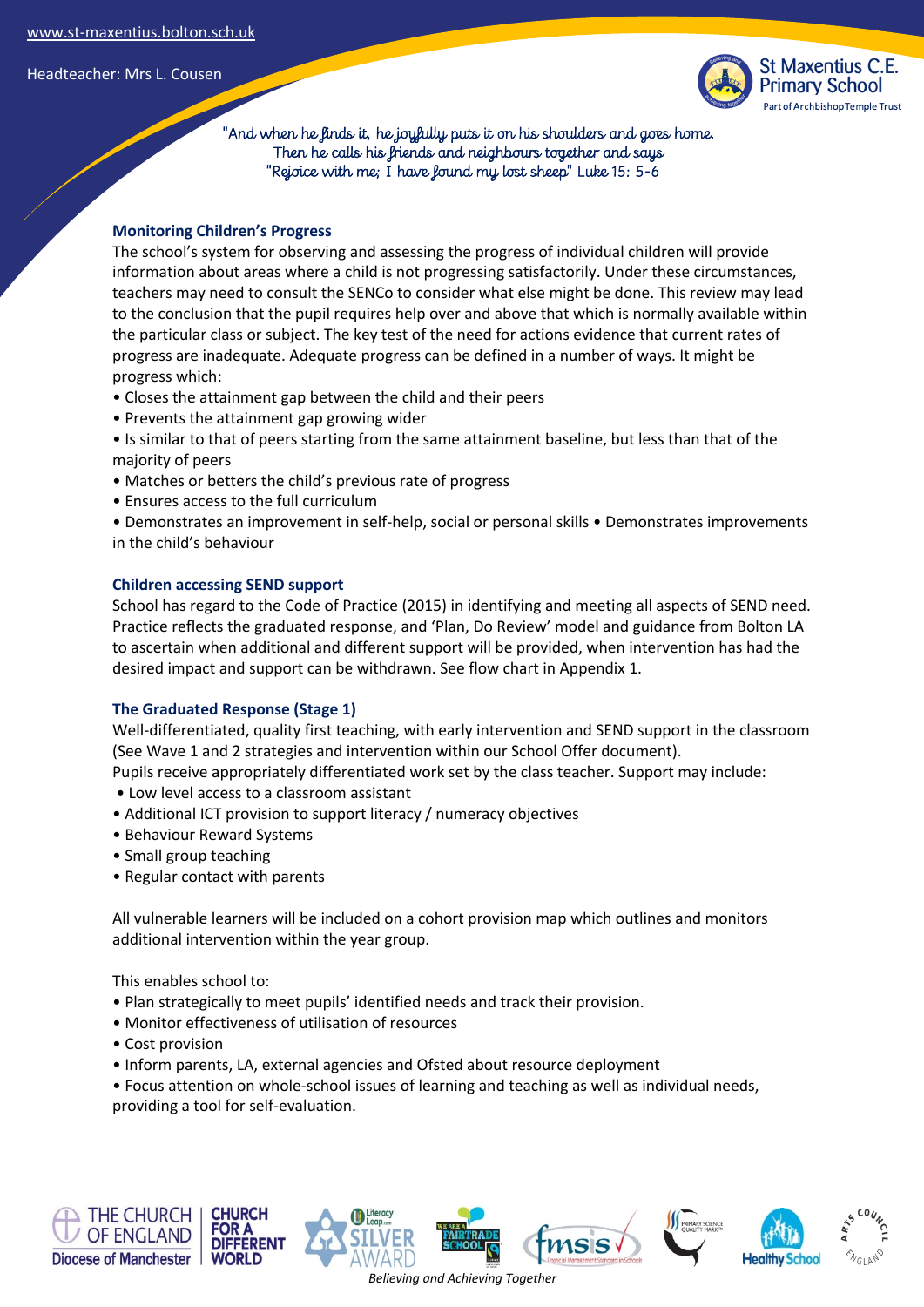

 "And when he finds it, he joyfully puts it on his shoulders and goes home. Then he calls his friends and neighbours together and says "Rejoice with me; I have found my lost sheep" Luke 15: 5-6

# **Identification and assessment at Stage 1**

Children's needs should be identified and met as early as possible through:

• The analysis of data including entry profiles, Foundation Stage Profile scores, reading ages, other whole-school pupil progress data

- Classroom-based assessment and monitoring arrangements. (Cycle of planning, action and review.)
- Following up parental concerns
- Tracking individual children's progress over time
- Liaison with feeder nurseries/pre-school
- Information from previous schools
- Information from other services

# **Further Targeted Support and involvement of outside agencies (Stage 2)**

(See waves 2 and 3 strategies and intervention in our School Offer document) Support may include:

• Additional interventions or support beyond those normally provided for other children in the school when it is clear that the child's needs require intervention which is "additional to" or "different from" the well differentiated curriculum on offer for all other pupils. i.e. they have a special educational need as defined by the SEN Code of Practice 2014.

• The child being be added to the school SEN list and support will be documented on an IPM (Individual Provision Map)

• Child may be referred to an outside agency for support, via an EHA (Early Help Assessment) form where there is multi-agency involvement. See list of outside agencies that support school

- Guidance from outside agencies involved in supporting the child's learning will be taken account of in the planning and delivery of interventions.
- High level access to Teaching Assistant.
- Some 1: 1 intervention
- More intensive group teaching
- Behaviour reward systems / Regular contact with parents

• Undertaking, more in depth individual assessment - this may include a range of commercially available assessments, carefully chosen to deliver appropriate, useful information on a pupil's needs.

# **Referral for EHCP (Education, Health and Care Plan) Stage (Stage 3)**

When the provision is costing school more than an additional £6,000 per year, pupils may be referred for an Education, Health and Care Plan assessment.

If school decides this is necessary, they will consult closely with parents, gather all evidence required and refer to the LA's 'High Needs Block' file matrices (located in the SENCo's office) for procedural information and follow guidance around initiating an EHCP assessment from the Local authority. Pupils who access the referral level do so after close consultation between all involved agencies. It is the decision of the Local Authority in conjunction with Health Professionals and other agencies, to allocate extra provision.











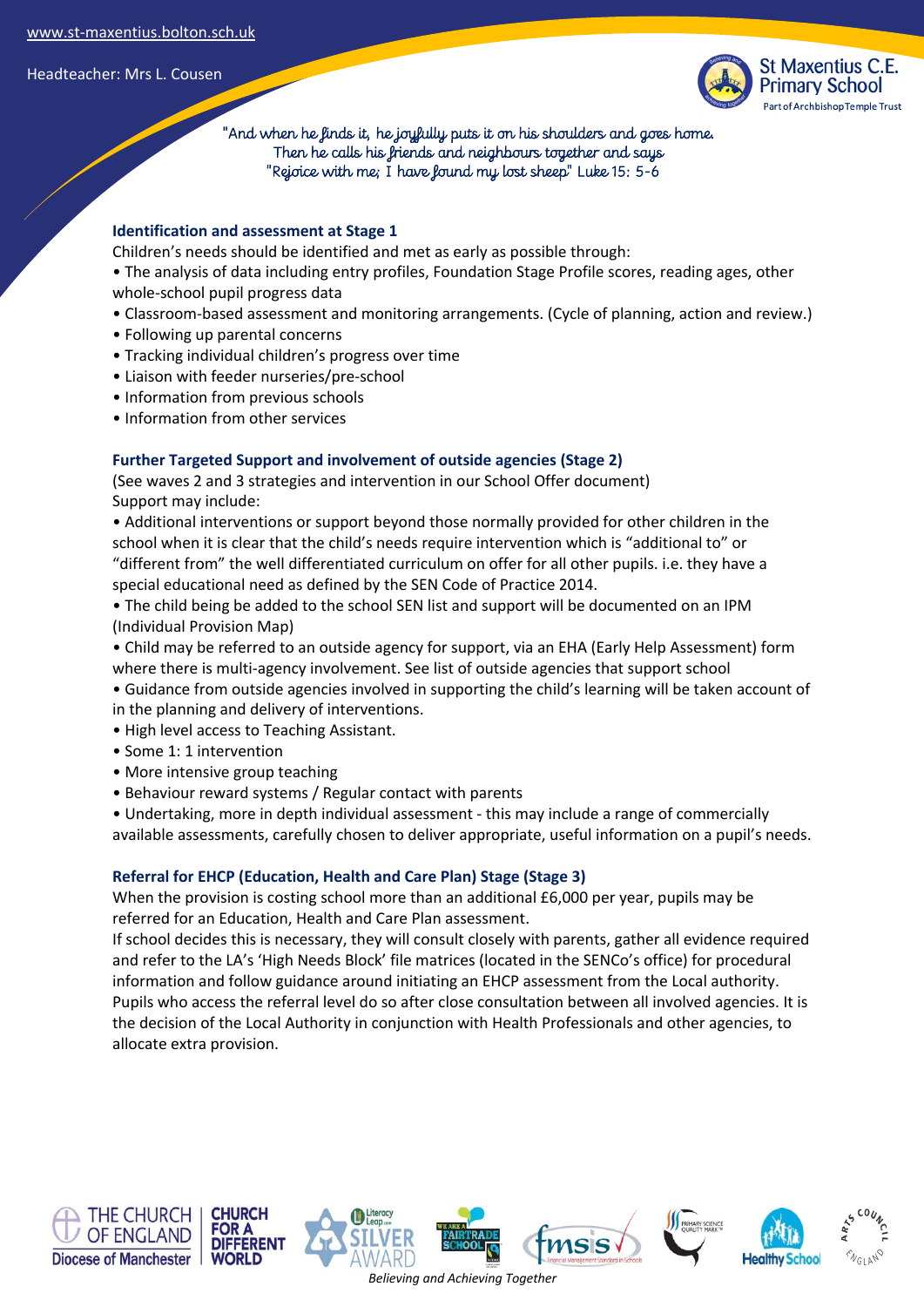

 "And when he finds it, he joyfully puts it on his shoulders and goes home. Then he calls his friends and neighbours together and says "Rejoice with me; I have found my lost sheep" Luke 15: 5-6

# **SEND funding**

SEND funds, for non-statemented children, are devolved to the school's budget. School receives a Notional SEND Budget from the Local Authority which is used to meet the needs of pupils with lowcost, high-incidence SEND. This also contributes up-to a certain level set by the Local Authority (currently £6,000), towards the costs of provision for pupils with high needs.

# **Partnerships with parents**

Parents of children with SEND are kept fully informed of the provision that is being made for their child. Please see our 'School Offer' document for more detail regarding how and when parents and children with SEND are consulted.

# **Admission arrangements**

St Maxentius strongly believe that pupils with special needs, including those with Education Health Care Plans, should be treated the same as any other applicants.

# **Access and facilities for the disabled**

St Maxentius is a purpose built building and as such can accommodate children with mobility difficulties. The building is all on one level with ramps down to the playgrounds. The school does not currently have a wet room, hoist or changing facilities other than those within the Reception classroom.

# **Medical needs**

If a child has SEN and a medical condition or significant medical needs, a meeting is planned with parents, school staff and health care professionals, to ensure school properly understands the child's medical condition so that the child's medical needs can be met. An individual Medical Care plan will be completed and reviewed regularly. School will ensure sufficient and suitable training for staff to achieve the necessary level of competency to support the child's needs.

# **Criteria for evaluating success of the policy**

The SENCo monitors the progress or difficulties of children on the SEN List. They provide staff and governors with regular summaries of the impact of the policy on the effectiveness of our SEND provision.

The SENCo is involved in supporting teachers in drawing up IEPS, IPM and other SEN documentation for the children in their class. The SENCo and the Headteacher hold regular meetings to review the work of the school in this area. The SENCo and the SEN Governor with responsibility for special needs also hold termly meetings.

The SEND Policy will be judged as successful:-

1. If regular reviews of a child's progress are carried out by all staff.

2. If implementation of the procedures show that children with SEND are making appropriate progress.

3. If parents are involved in the process of helping their child with SEND

4. If the Headteacher and SENCo report to the governors regularly

5. If the governors inform parents annually about SEN at St. Maxentius CE Primary School through their published offer.

6. If resources for SEND are being used successfully throughout the school.

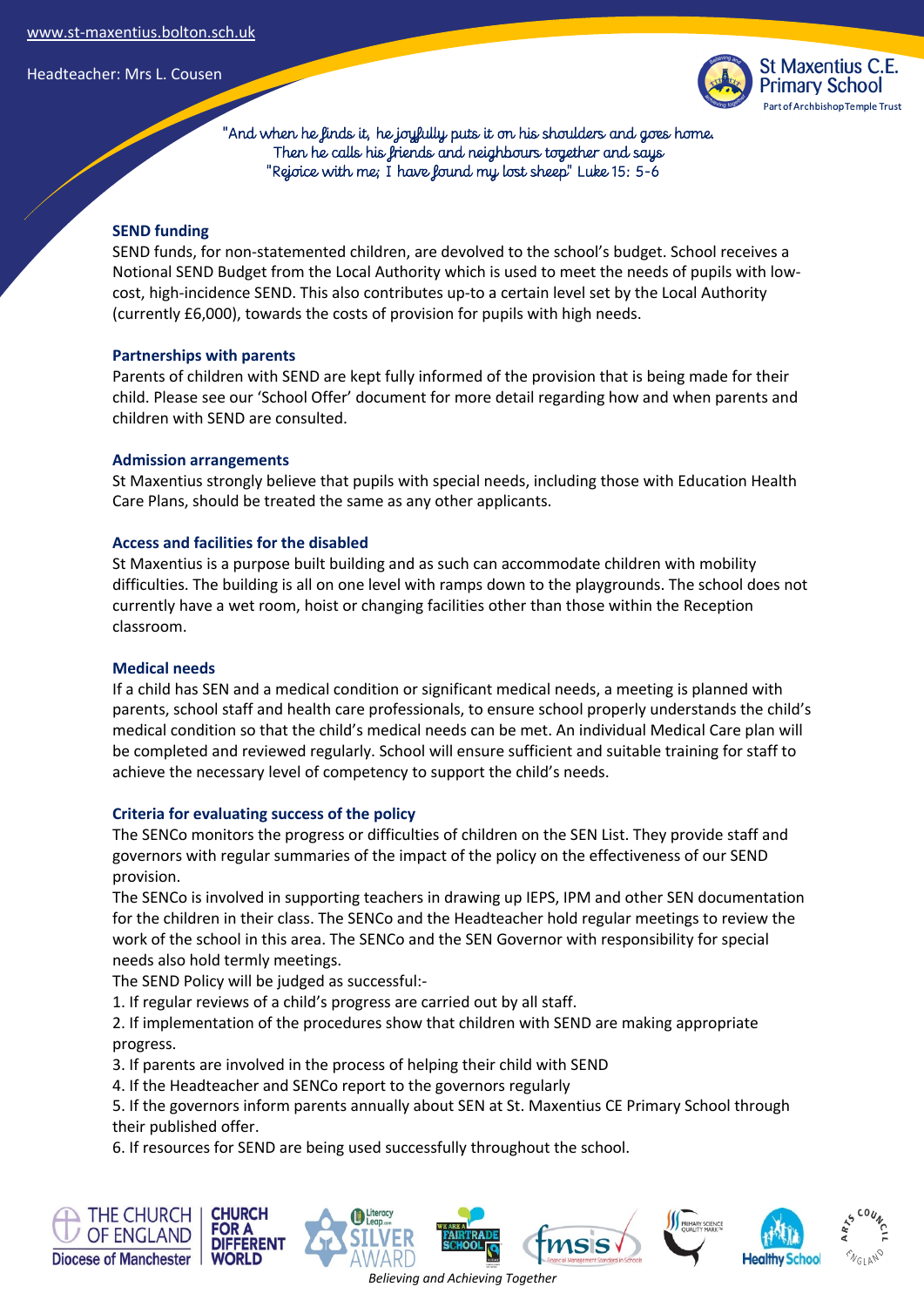

 "And when he finds it, he joyfully puts it on his shoulders and goes home. Then he calls his friends and neighbours together and says "Rejoice with me; I have found my lost sheep" Luke 15: 5-6

# **Arrangements for in-service training**

In service training will be provided to improve teachers' ability to identify, assess and provide for pupils with SEND. In service training will also be provided to update teachers with changes in policy and procedure. It is the responsibility of the SENCo to tell all staff about new ideas and initiatives and to ensure all staff are comfortable with the implementation of these.

# **Arrangements for considering complaints**

If a parent has any complaints about SEND provision for their child they should first arrange to see the class teacher to discuss their concerns. If a parent is still not satisfied then the SENCo-ordinator and the Headteacher may become involved. Parents/carers can also refer to our Schools Complaints Procedure.

# **Liaison**

Arrangements are made to collect all relevant information and records for new entrants through visits to the nursery. Staff from receiving secondary schools obtain all relevant information regarding pupils with SEND and are invited to Y6 transition reviews for Pupils with Education Health Care Plans. The school receives regular visits from the school nurse to carry out health checks, hearing tests and sight tests. St. Maxentius CE Primary School works closely with social services for relevant children. The governing body will review this policy every three years, or sooner if necessary, or in response to changes in National SEND Policy.

**Prepared by:** Mrs L Cousen (Headteacher) **Reviewed:** September 2021 **Next Review Date:** September 2024